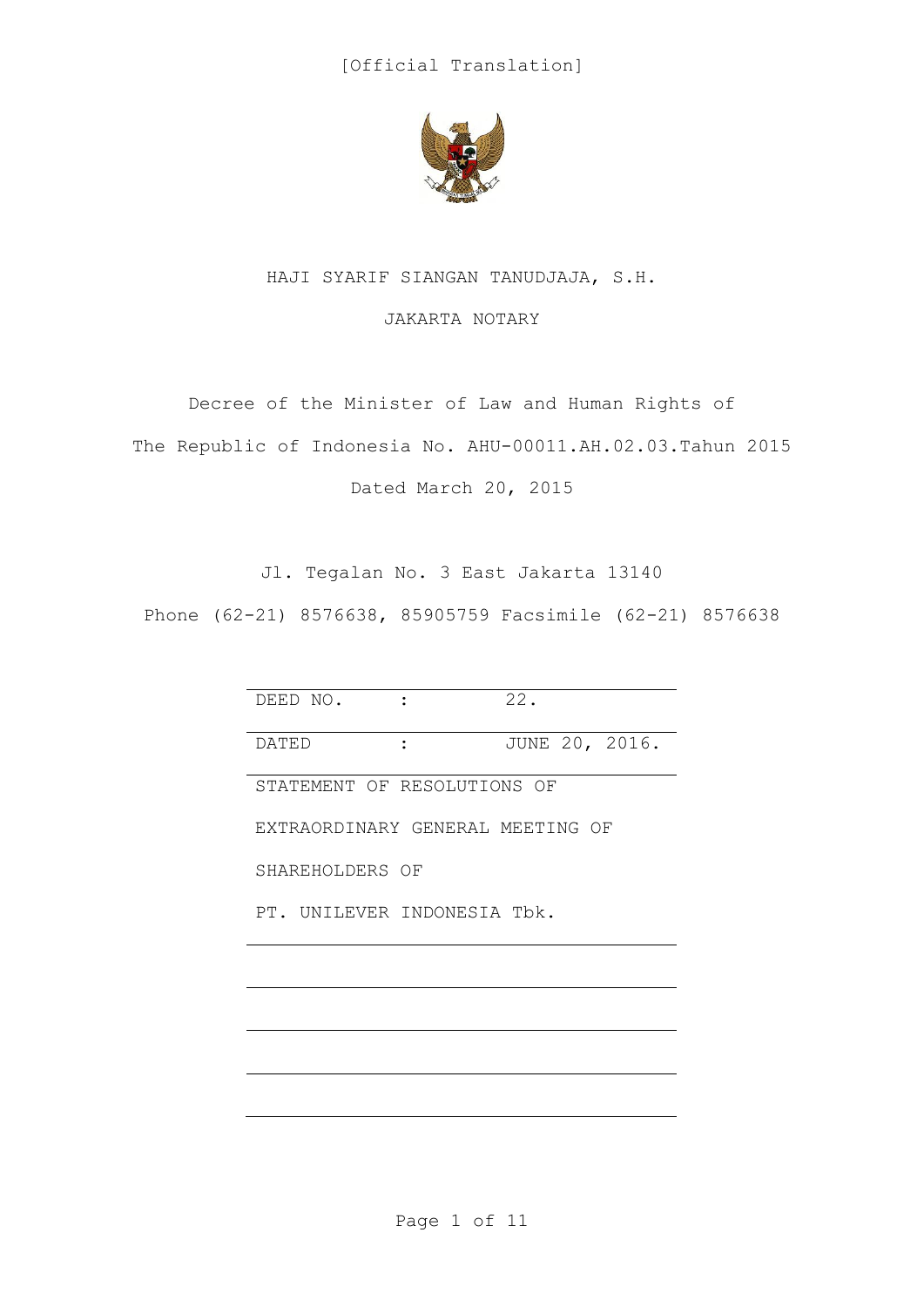## [Official Translation]

## STATEMENT OF RESOLUTIONS OF EXTRAORDINARY GENERAL MEETING OF

SHAREHOLDERS OF PT. UNILEVER INDONESIA Tbk

Number: 22.-

- On this day, Monday, dated 20-06-2016 (the twentieth day of-June of the year two thousand sixteen).------------------------ At 11.48 (forty eight minutes past eleven) Western Indonesia Standard Time.----------------------------------------------- appear before me, Haji Syarif Siangan Tanudjaja, Sarjana------ Hukum, Notary in Jakarta, in the presence of the witnesses--- whom I, Notary, have known and who will be mentioned at the-- end of this deed:---------------------------------------------

- miss Reski Damayanti, born in Jakarta, on 18-11-1979-- (the eighteenth day of November of the year one------ thousand nine hundred seventy nine), Indonesian------- Citizen, private person, residing in Jakarta, Kompleks Lemigas C-17, Grogol Selatan, Kebayoran Lama, South--- Jakarta, the holder of Resident Identification Card:-- 3174055811790005, issued on 08-02-2012 (the eighth day

of February of the year two thousand twelve).---------

- The appearer firstly explains as follows:-------------------A. – Whereas PT. Unilever Indonesia Tbk is a limited-------- liability company established based on the statutory----- regulations of the State of the Republic of Indonesia,--- domiciled in South Jakarta, and having address at Graha--- Unilever, Jalan Jenderal Gatot Subroto Kaveling 15,-------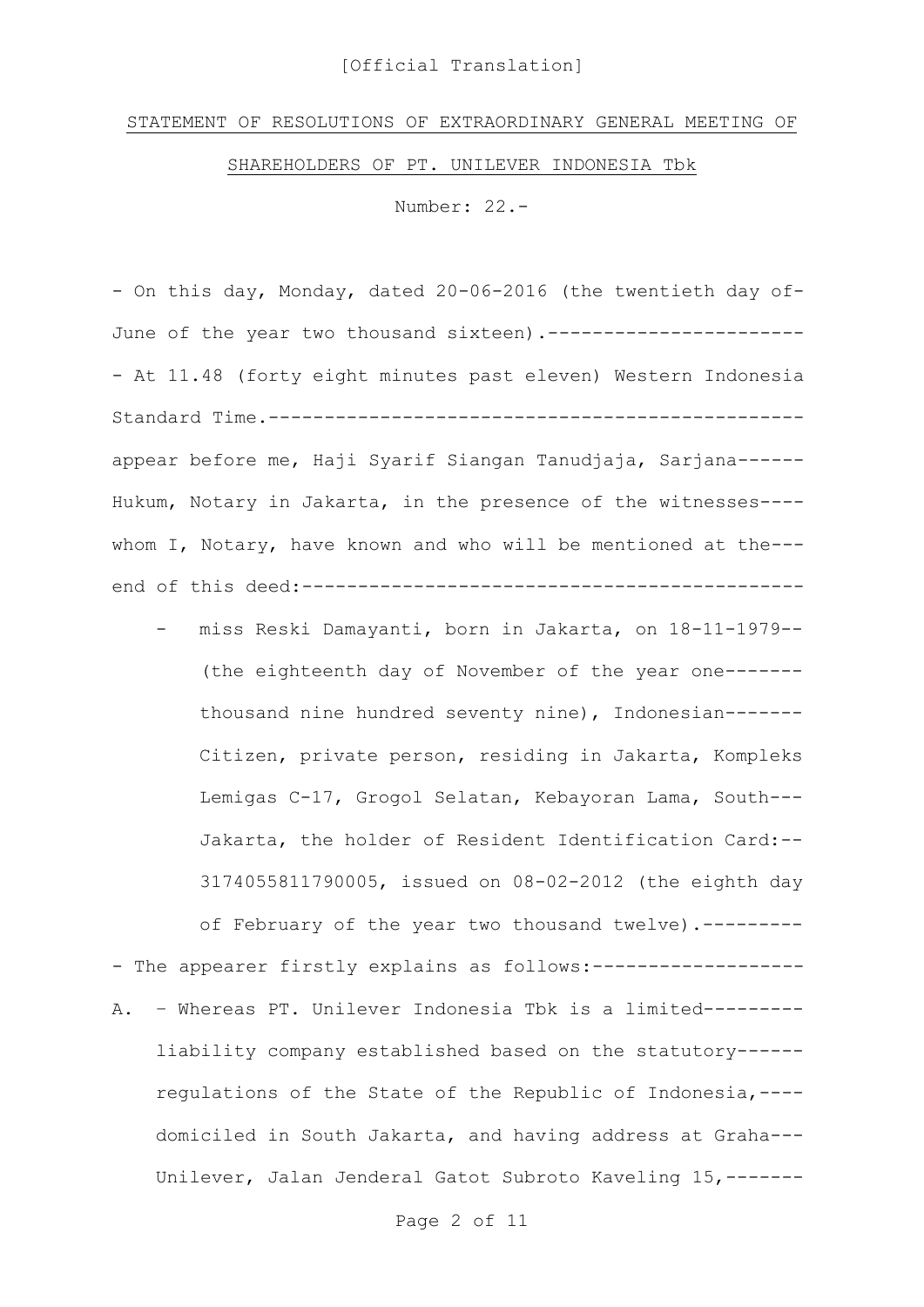Jakarta 12930 (hereinafter will be referred to as the----- "Company"), whose articles of association and its-------- amendments are as have been published in:-----------------

- 1. Supplement number 288 of the State Report of the---- Republic of Indonesia number 20, dated 09-03-1982 (the ninth day of March of the year one thousand nine----- hundred eighty two);----------------------------------
- 2. Supplement number 351 of the State Report of the---- Republic of Indonesia number 26, dated 30-03-1984 (the thirtieth day of March of the year one thousand nine- hundred eighty four) ;----------------------------------
- 3. Supplement number 1248 of the State Report of the--- Republic of Indonesia number 82, dated 11-10-1985 (the eleventh day of October of the year one thousand ninehundred eighty five);---------------------------------
- 4. Supplement number 1003 of the State Report of the--- Republic of Indonesia number 88, dated 03-11-1987 (the third day of November of the year one thousand nine-- hundred eighty seven) ;---------------------------------
- 5. Supplement number 3661 of the State Report of the--- Republic of Indonesia number 63, dated 07-08-1992 (the seventh day of August of the year one thousand nine-- hundred ninety two);----------------------------------
- 6. Supplement number 55 of the State Report of the----- Republic of Indonesia number 101, dated 17-12-1996----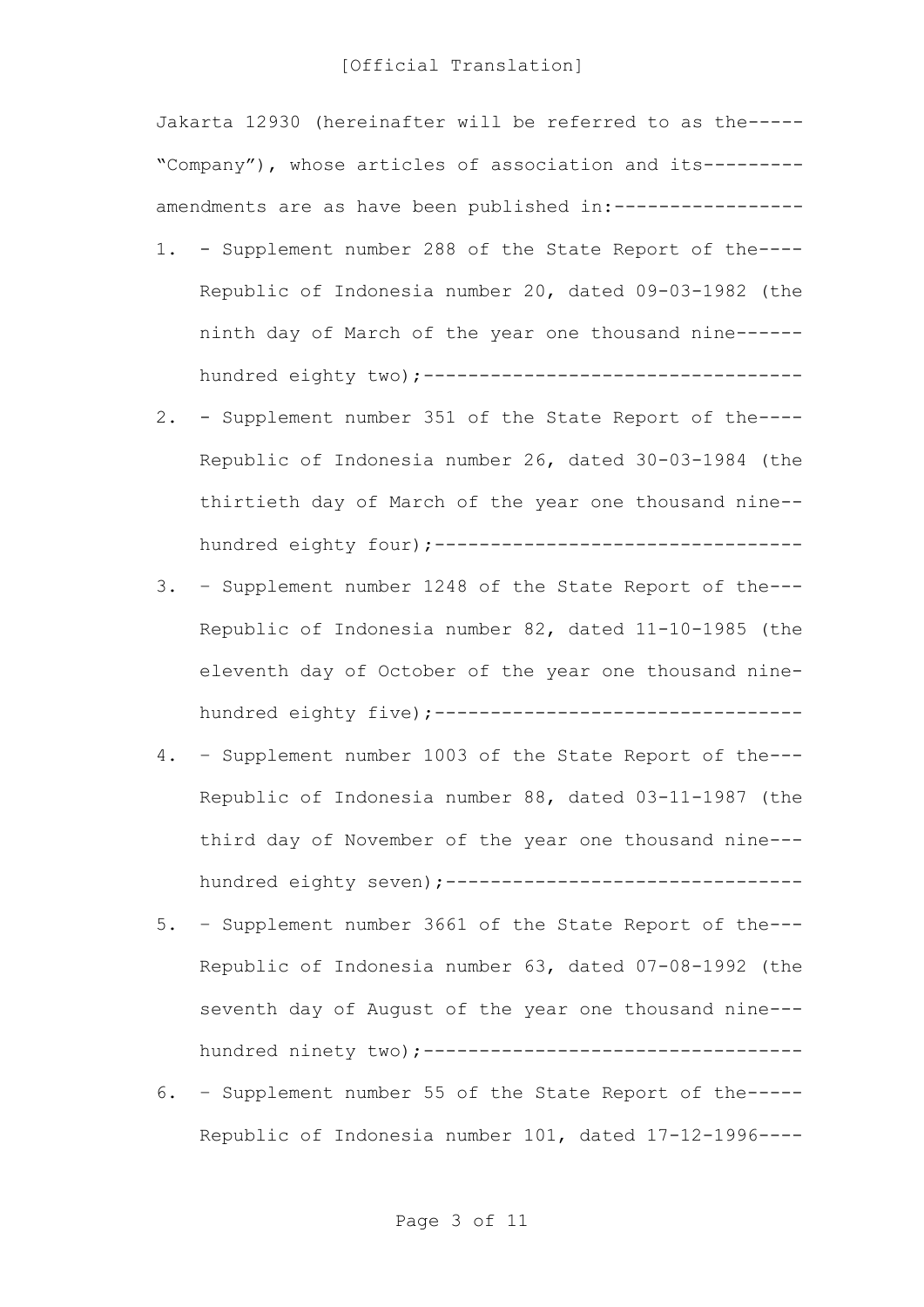(the seventeenth day of December of the year one----- thousand nine hundred ninety six); --------------------

- 7. Supplement number 2620 of the State Report of the--- Republic of Indonesia number 39, dated 15-05-1998 (the fifteenth day of May of the year one thousand nine--- hundred ninety eight);--------------------------------
- 8. Supplement number 303 of the State Report of the---- Republic of Indonesia number 88, dated 02-11-1999 (the second day of November of the year one thousand nine- hundred ninety nine);-----------------------------------
- 9. Supplement number 6462 of the State Report of the--- Republic of Indonesia number 86, dated 27-10-2000 (the twenty seventh day of October of the year two-------- thousand);--------------------------------------------
- 10. Supplement number 303 of the State Report of the---- Republic of Indonesia number 86, dated 27-10-2000 (the twenty seventh day of October of the year two-------- thousand);--------------------------------------------
- 11. Supplement number 716 of the State Report of the---- Republic of Indonesia number 81, dated 10-10-2003 (the tenth day of October of the year two thousand three) ;-
- 12. Supplement number 18026 of the State Report of the-- Republic of Indonesia number 75, dated 16-09-2008 (the sixteenth day of September of the year two thousand-- eight); and-------------------------------------------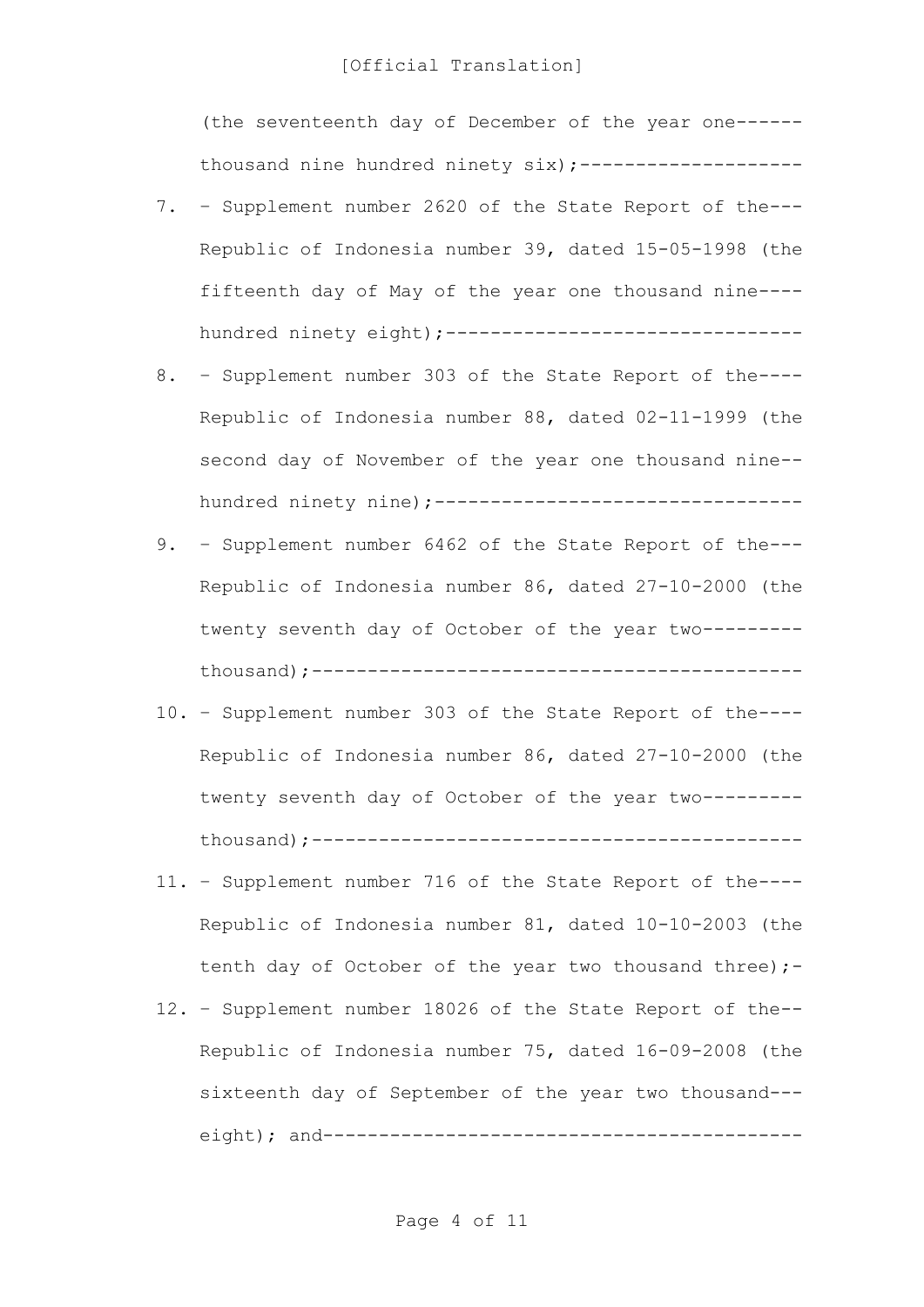- 13. Supplement number 1998/L of the State Report of the-Republic of Indonesia number 75, dated 17-09-2013 (the seventeenth day of September of the year two thousandthirteen);--------------------------------------------
- 14. deed of "Statement of Resolutions of Extraordinary-- General Meeting of Shareholders of PT. Unilever------- Indonesia Tbk", number 17, dated 17-12-2014 (the----- seventeenth day of December of the year two thousand- fourteen), drawn up before me, Notary, regarding the- amendment to Article 3 of the Articles of Associationof the Company, which amendment has been approved by- the Minister of Law and Human Rights of the Republic- of Indonesia by means of his decree number------------ AHU-13007.40.20.2014, dated 18-12-2014 (the eighteenth day of December of the year two thousand fourteen);-- and---------------------------------------------------
- 15. deed of "Statement of Resolutions of Extraordinary-- General Meeting of Shareholders of PT. Unilever------- Indonesia Tbk", number 6, dated 06-07-2015 (the sixthday of July of the year two thousand fifteen), drawn- up before me, Notary, regarding the amendment to------ Article 10, Article 13, Article 14, Article 15,------- Article 16, Article 17, Article 18, Article 19,------- Article 20, Article 21, Article 22, Article 24 and---- Article 25 of the Articles of Association of the------ Company, which amendment has been notified to the-----

Page 5 of 11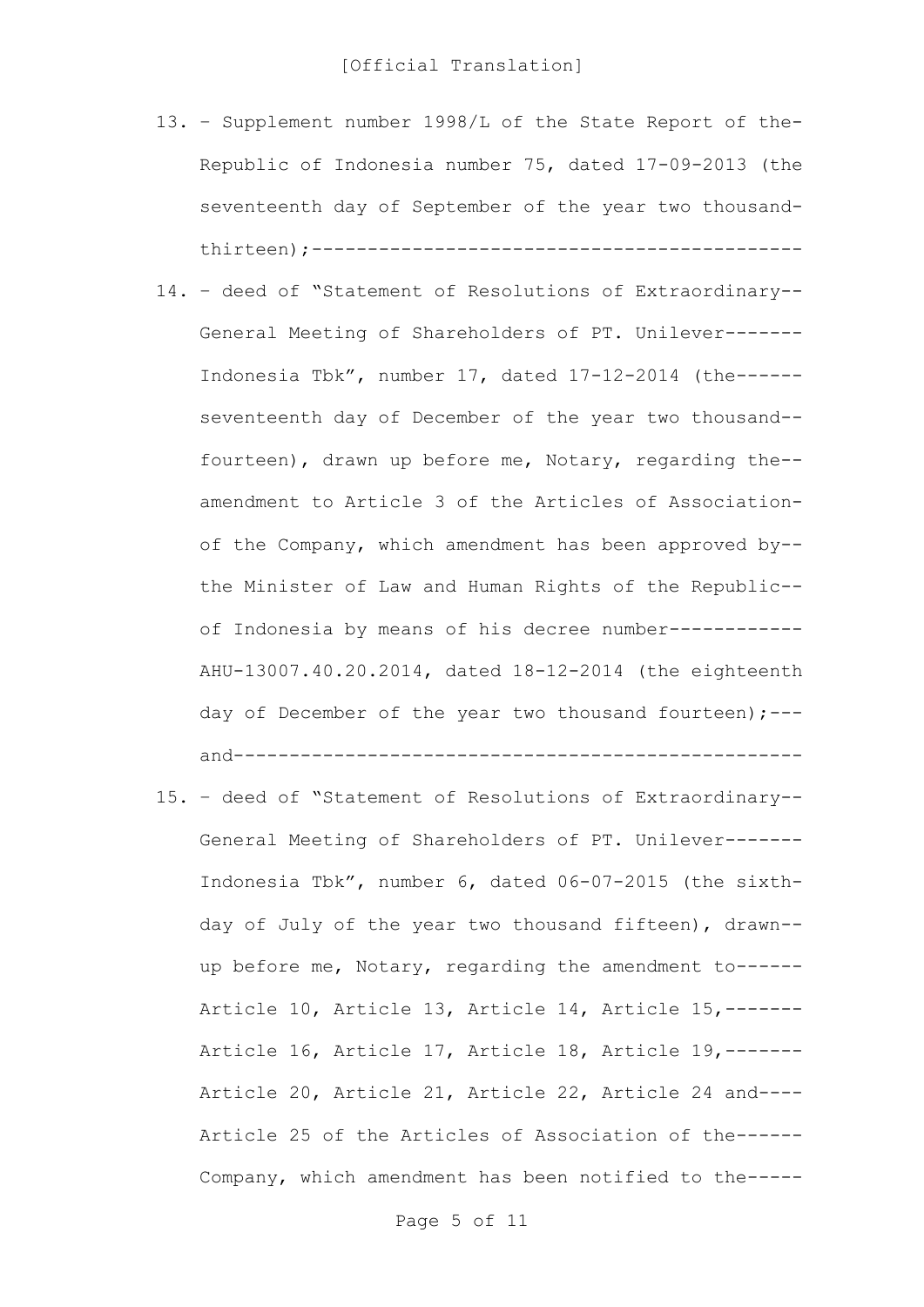Minister of Law and Human Rights of the Republic of--- Indonesia and the notification aforesaid has been---- received by the Minister of Law and Human Rights of-- the Republic of Indonesia in accordance with his----- letter number AHU-AH.01.03-0954624, dated 05-08-2015-- (the fifth day of August of the year two thousand---- fifteen).---------------------------------------------

- B. Whereas on Tuesday, dated 14-06-2016 (the fourteenth day of June of the year two thousand sixteen), taking place at Ballroom Hotel Le Meridien, Jalan Jenderal Sudirman------- Kaveling 18 – 20, Jakarta, has been convened the---------- Extraordinary General Meeting of Shareholders of the------ Company (hereinafter will be referred to as the----------- "Meeting"), the minutes of which is as contained in the-- deed number 12, dated 14-06-2016 (the fourteenth day of--- June of the year two thousand sixteen), drawn up by me,--- Notary, hereinafter will be referred to as the "Minutes of Meeting").------------------------------------------------
- C. Whereas:------------------------------------------------
	- 1. in relation to the convening of the Meeting, the---- Company has advertised:-------------------------------
		- (a) announcement to the shareholders of the Company-- that the Company will convene Meeting, in the---- daily newspapers namely Investor Daily and Bisnis-Indonesia, both of which are published on---------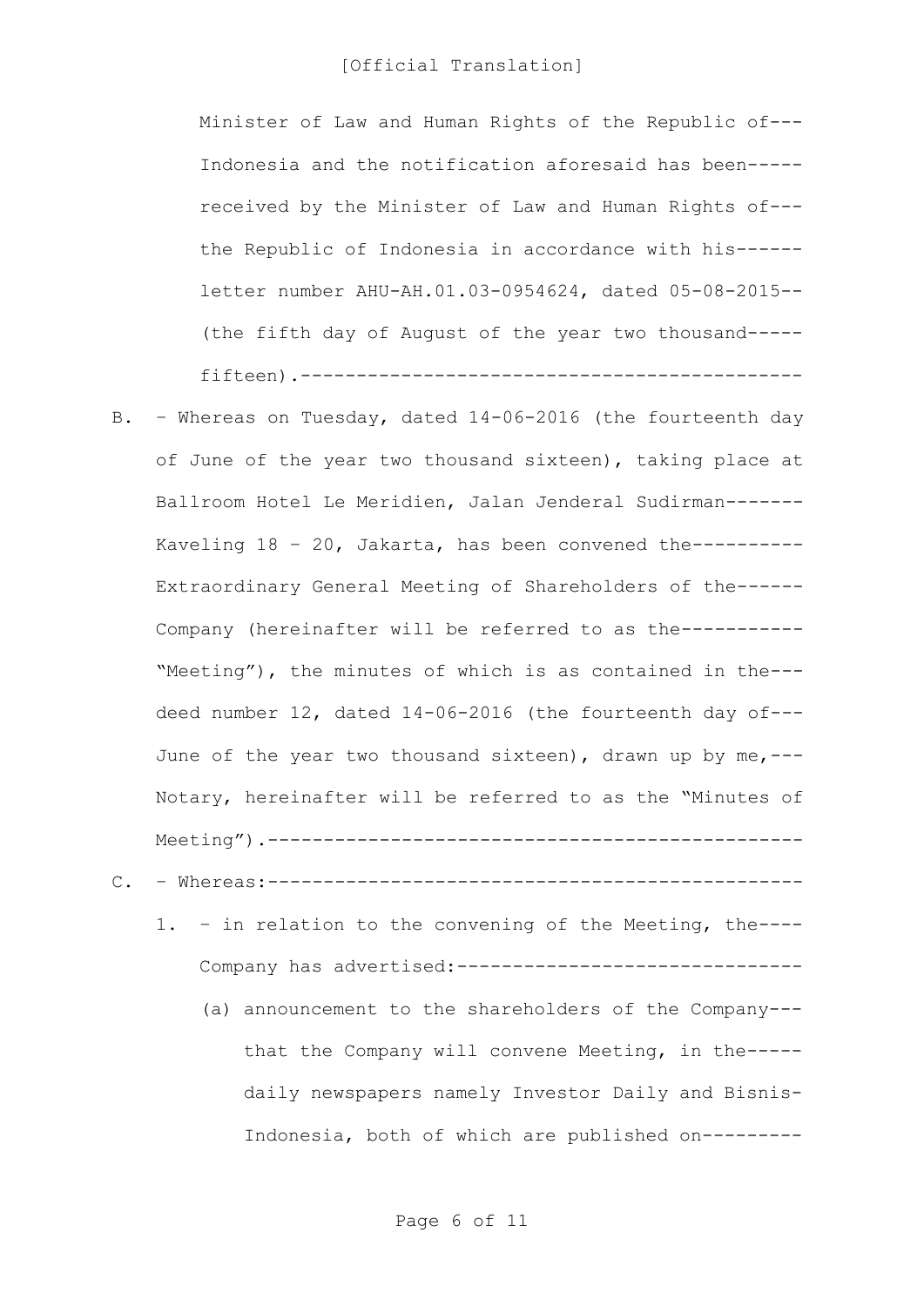Wednesday, dated 04-05-2016 (the fourth day of May of the year two thousand sixteen); and------------

(b) summon for the Meeting, in daily newspapers namely Investor Daily and Bisnis Indonesia, both of which are published on Monday, dated 23-05-2016 (the--- twenty third day of May of the year two thousand- sixteen).-----------------------------------------

- the announcement and summon for the Meeting--------aforesaid are also contained in the website of the---- Company and the website of PT. Bursa Efek Indonesia,- and therefore, the announcement and summon for the---- Meeting have fulfilled the provisions of paragraph---- 13.3 and paragraph 13.4 of Article 13 of the Articlesof Association of the Company.------------------------ - Advertisements of the announcement and summon for-- the Meeting posted in newspapers have been attached to the minutes of deed number 11, dated 14-06-2016 (the- fourteenth day of June of the year two thousand------ sixteen), drawn up by me, notary.---------------------

2. – The Meeting is attended by shareholders and/or the- proxies of the shareholders of the Company, jointly-- representing 7,040,301,578 (seven billion forty------ million three hundred one thousand five hundred------ seventy eight) shares or 92.27% (ninety two point---- twenty seven percent) of 7,630,000,000 (seven billionsix hundred thirty million) shares which have been----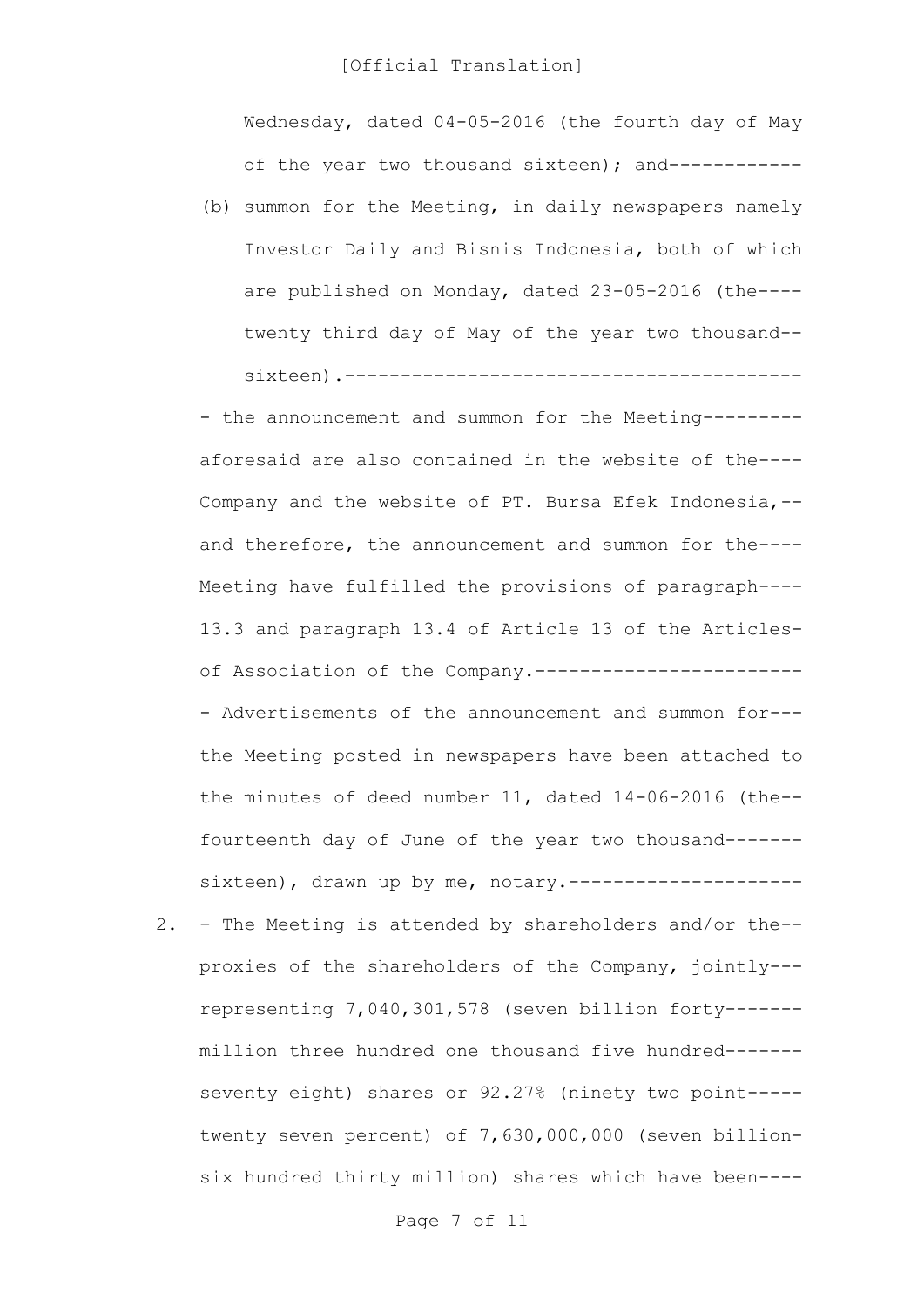issued by the Company, therefore, the quorum requiredin paragraph 16.1 of Article 16 of the Articles of---- Association of the Company has been fulfilled.-------- - therefore, the Meeting is valid and entitled to---- adopt valid and binding resolutions regarding the---- matters discussed in the Meeting.---------------------

- D. Whereas in accordance with the summon for Meeting, the- sole agenda of the Meeting is:---------------------------- Approval over the plan for the change of place of---- domicile of the Company from previously in South------ Jakarta to become Tangerang Regency and the amendmentto Article 1 paragraph 1.1 of the Articles of--------- Association of the Company.---------------------------
- E. Whereas the appearer has been empowered by the Board of-Directors by virtue of the "Power of Attorney", dated----- 16-06-2016 (the sixteenth day of June of the year two---- thousand sixteen), the original of which is attached to-- the minutes of this deed, to state the resolution-------- regarding the amendment to the Articles of Association ofthe Company resolved in the Meeting before Notary.-------- - In relation to any and all things described above, the----- appearer acting in her capacity mentioned above hereby states-

that in the Meeting have been adopted the following valid---- resolutions:--------------------------------------------------

1. – Without prejudice to the approval of the Minister of Law and Human Rights of the Republic of Indonesia, approve the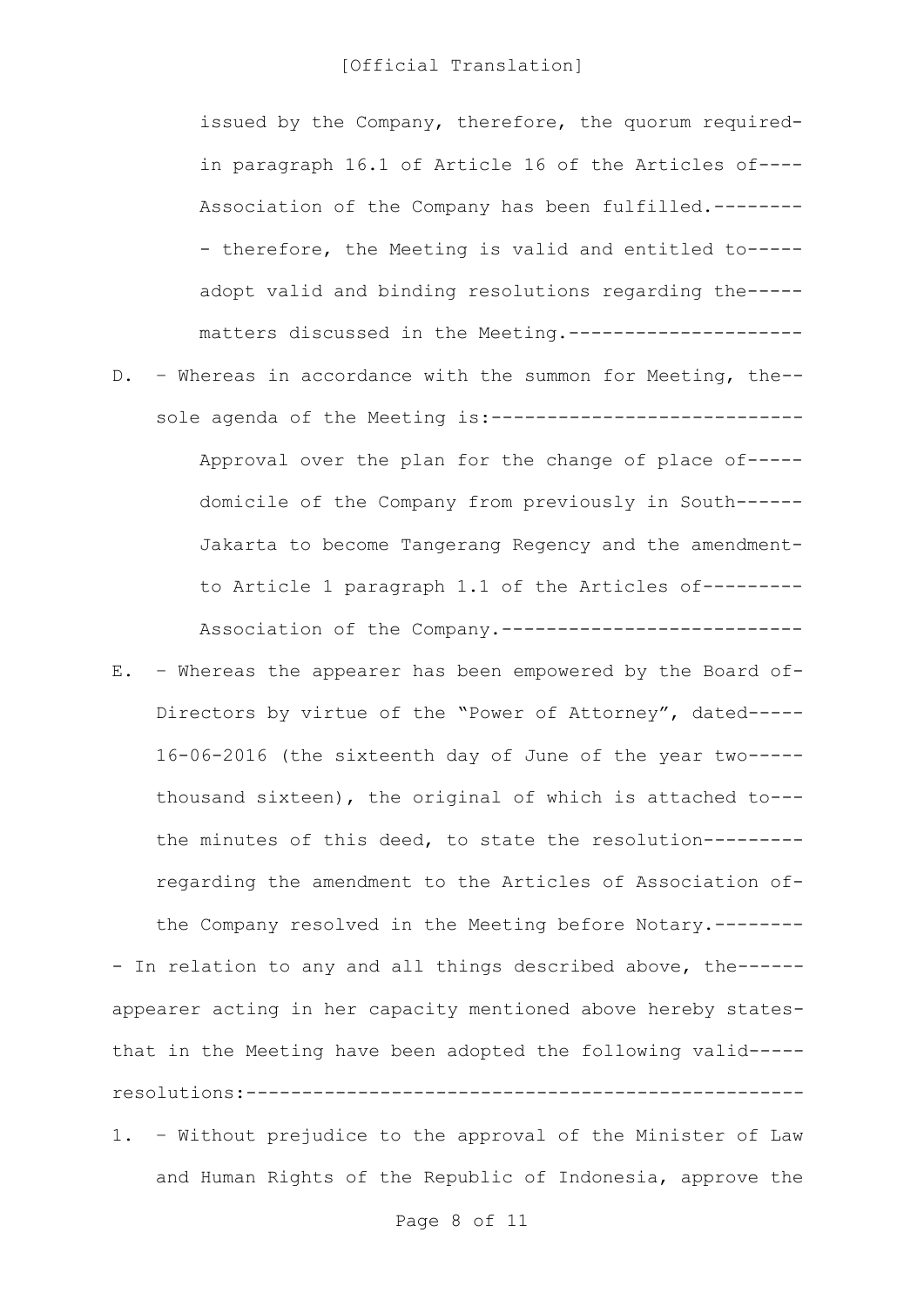change of place of domicile of the Company from previously in South Jakarta to become Tangerang Regency, and-------- therefore, paragraph 1.1 of Article 1 of the Articles of-- Association of the Company is amended to become as------- follows:-------------------------------------------------- --------------- Name and Place of Domicile --------------- ------------------------ Article 1 ----------------------- 1.1. This limited liability Company is named "PT. Unilever Indonesia Tbk" (hereinafter in the Articles of------- Association will be referred to as the "Company") and has the place of domicile in Tangerang Regency.------ 2. – Grant power of attorney to the Board of Directors to--- state the amendment to the provisions in the Articles of-- Association of the Company which is resolved in point 1-- above into a deed before the Notary as well as to take any and all actions which are required for the purpose of---- application for the approval over the amendment to the---- Articles of Association of the Company aforesaid to the--- Minister of Law and Human Rights of the Republic of------- Indonesia and register it in the Register of Company at-- the local Company Registration Office, and to make------- amendment and/or addition, if required by the authorities. - This power of attorney is granted with the following--- provisions:----------------------------------------------- 1. – This power of attorney is granted with the right to-

delegate this power to other party;------------------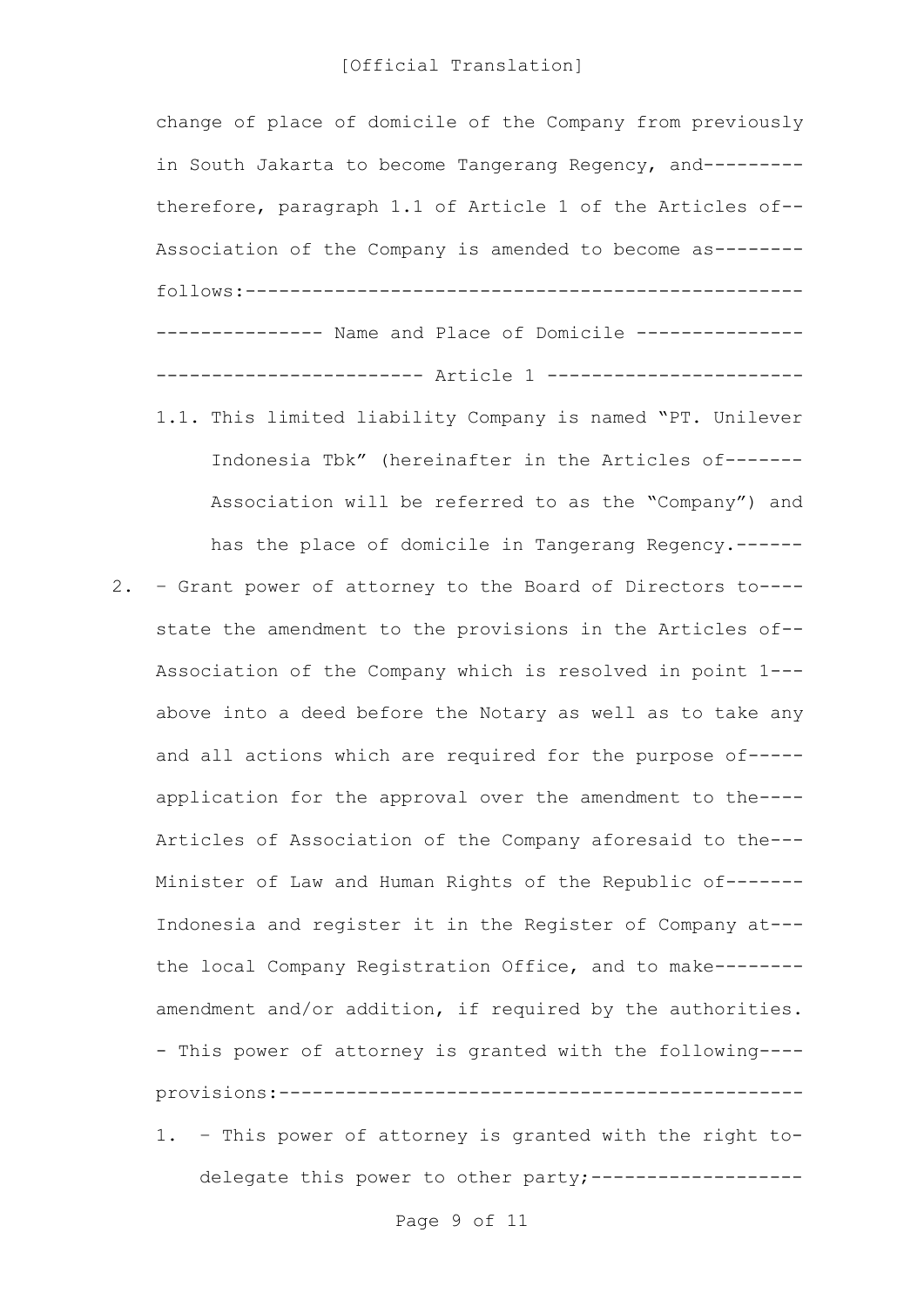- 2. This power of attorney will be effective starting as of the closing of the Meeting; and--------------------
- 3. The Meeting agrees to ratify all actions performed- by the attorney-in-fact by virtue of this power of--- attorney.---------------------------------------------

--------------- IN WITNESS WHEREOF THIS DEED ----------------- Is drawn up as the minutes and formalized, read out and----executed accordingly in Jakarta, on the day, date, month and- year as mentioned in the beginning of this deed, in the------ presence of:--------------------------------------------------

- 1. mister Wawan Sunaryawan, Sarjana Hukum, born in--------- Purwakarta, on 12-08-1971 (the twelfth day of August of-- the year one thousand nine hundred seventy one), ----------Indonesian Citizen, private person, residing in Tangerang, Kompleks Gardenia Estate B5/25, Neighborhood Association-- 002, Administrative Unit 014, Ciputat, temporarily present in Jakarta, the holder of Resident Identification Card--- with National Identification Number: 3674041208710002,--- issued on 15-01-2013 (the fifteenth day of January of theyear two thousand thirteen); and---------------------------2. – mister Adang Sudrajat Permana, born in Jakarta, on------
- 20-03-1954 (the twentieth day of March of the year one--- thousand nine hundred fifty four), Indonesian Citizen,--- private person, residing in Bekasi, Jalan Bojong Indah---- Raya C2/4, Neighborhood Association 006, Administrative--- Unit 011, Bojong Rawalumbu Sub-district, Rawalumbu--------

Page 10 of 11